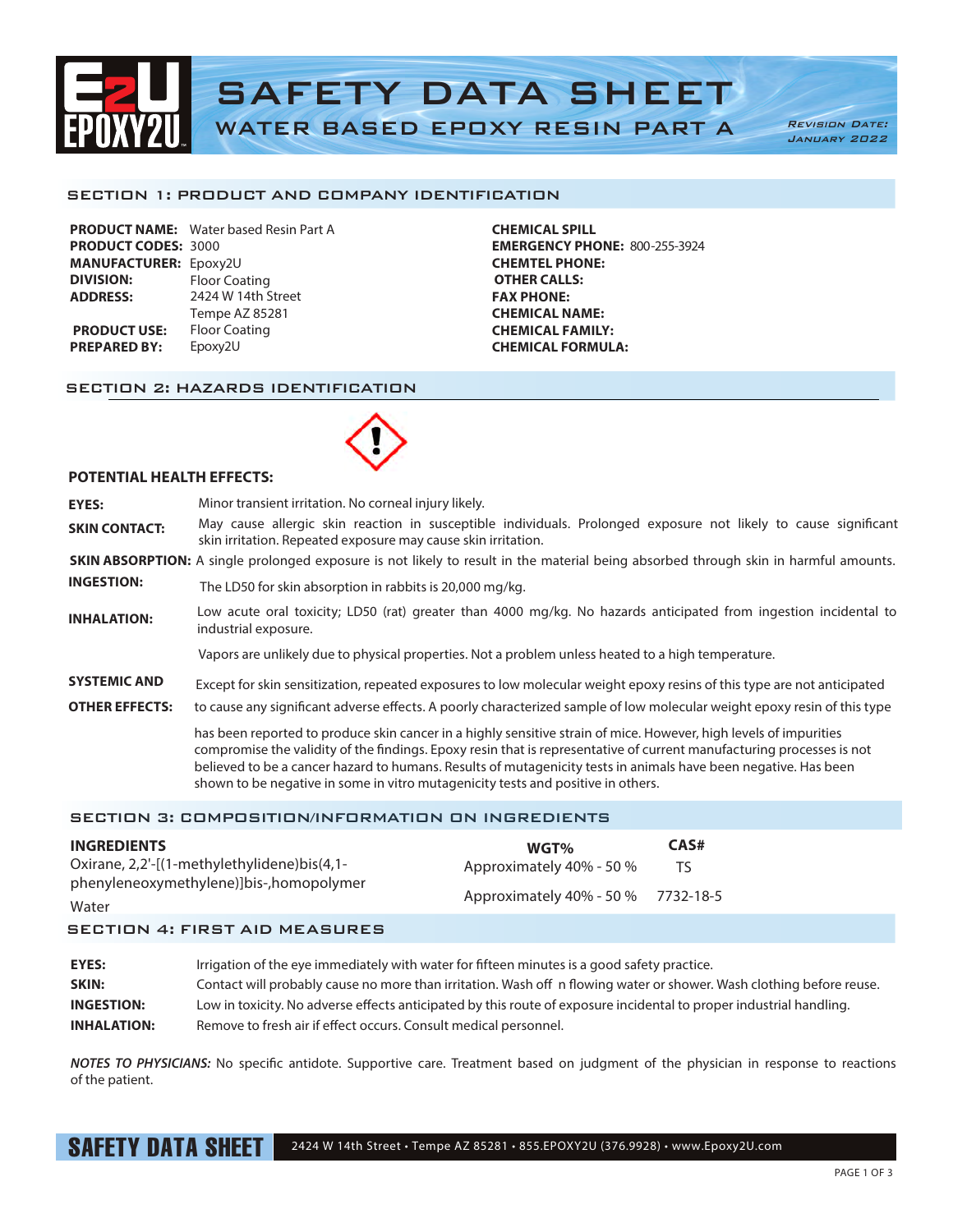

SECTION 5: FIRE-FIGHTING MEASURES

**FLAMMABLE LIMITS IN AIR (% BY VOLUME):** UPPER LIMITS: N/A LOWER LIMITS: N/A **FLASH POINT:** 245°F (118.33°C) **METHOD USED:** PMCC

**NFPA HAZARD RATING:** *4 = EXTREME; 3 = HIGH; 2 = MODERATE; 1 = SLIGHT; 0 = INSIGNIFICAN*T

| NFPA HAZARD<br><b>CLASSIFICATION:</b> |     | <b>HMIS HAZARD</b><br><b>CLASSIFICATION:</b> |  |
|---------------------------------------|-----|----------------------------------------------|--|
| HEALTH:                               |     | <b>HEALTH:</b>                               |  |
| FLAMMABILITY: 1                       |     | FLAMMABILITY:                                |  |
| REACTIVITY:                           |     | REACTIVITY:                                  |  |
| OTHER:                                | N/A | OTHER:                                       |  |
|                                       |     |                                              |  |

**EXTINGUISHING MEDIA:** Foam, CO2, Dry Chemical or Dry sand

**FIRE FIGHTING PROCEDURES:** Wear positive pressure SCBA

**UNUSUAL FIRE AND EXPLOSION HAZARDS:** None

## SECTION 6: ACCIDENTAL RELEASE MEASURES

**METHODS FOR** Soak up in absorbent material and collect in suitable containers. Residual may be removed using steam or hot **CLEANING UP :** soapy water.

### SECTION 7: HANDLING AND STORAGE

**HANDLING AND STORAGE:**  Practice good caution and personnel cleanliness to avoid skin and eye contact. Avoid breathing vapors of heated material. Keep containers tightly closed in a dry, cool and well-ventilated place. Keep away from heat. Keep in properly labeled containers.

#### SECTION 8: EXPOSURE CONTROLS/PERSONAL PROTECTION

**VENTILATION:** Good room ventilation usually adequate for most operations

**RESPIRATORY** None normally needed. **PROTECTION:**

- **EYE PROTECTION:** Use chemical goggles.
- **SKIN PROTECTION:** For brief contact, no precautions other than clean body-covering clothing should be needed. Use impervious gloves when prolonged or frequently repeated contact could occur.

## SECTION 9: PHYSICAL AND CHEMICAL PROPERTIES

| <b>APPEARANCE:</b>     | Straw colored liquid. | <b>VAPOR PRESSURE (mmHq):</b>   | F: NA (C: N/A) |
|------------------------|-----------------------|---------------------------------|----------------|
| <b>ODOR:</b>           | Faint Epoxy Odor      | <b>VAPOR DENSITY (AIR = 1):</b> | N/A            |
| <b>PHYSICAL STATE:</b> | Liauid                | SPECIFIC GRAVITY (H2O = 1):     | $1.12 - 1.14$  |
| <b>BOILING POINT:</b>  | F: NA (C: N/A)        |                                 |                |

# SECTION 10: STABILITY AND REACTIVITY

**CONDITIONS TO AVOID (STABILITY):** Excess heating over long periods of time degrades the resin.

## **INCOMPATIBILITY (MATERIAL TO AVOID):** Base.

**HAZARDOUS DECOMPOSITION OR BY-PRODUCTS:** The by-products expected in incomplete pyrolysis or combustion of epoxy resins are mainly phenolics, carbon monoxide and water. The thermal decomposition products of epoxy resins therefore should be treated as potentially hazardous substances, and appropriate precautions should be taken.

**HAZARDOUS POLYMERIZATION:** Will not occur by itself but masses more than 1 pound of product plus aliphatic amine will cause irreversible polymerization with considerable heat buildup.

SAFETY DATA SHEET 2424 W 14th Street • Tempe AZ 85281 • 855.EPOXY2U (376.9928) • www.Epoxy2U.com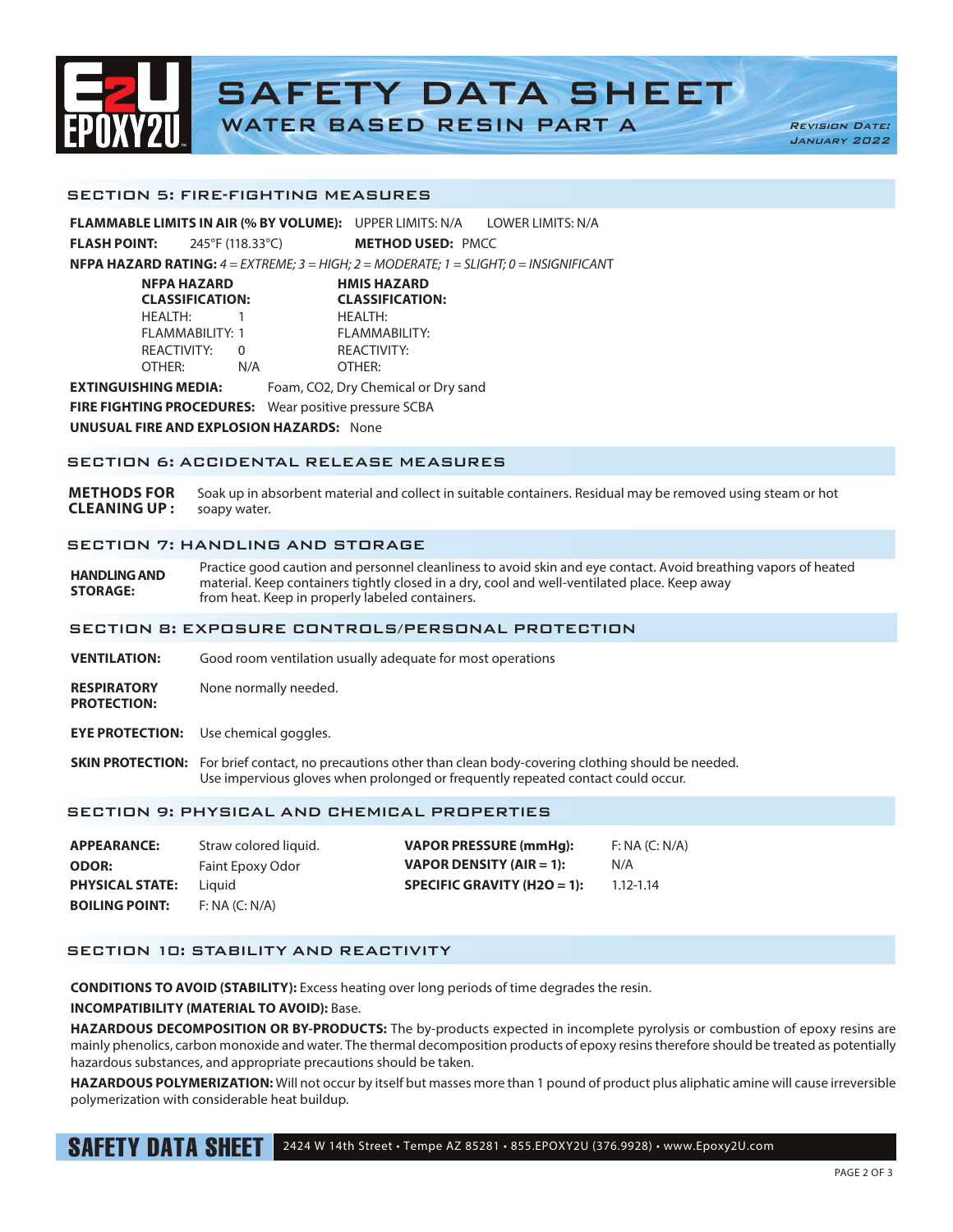

## SECTION 11: TOXICOLOGICAL INFORMATION

### **11.0 TOXICOLOGICAL INFORMATION**

### **11.1 Likely routes of exposure: N/A**

### **11.2 Symptoms related to the physical, chemical and toxicological characteristics:**

 Ingestion: Ingestion may cause gastrointestinal irritation or ulceration. Ingestion may cause burns of mouth and throat. Aspiration into the lungs may occur during ingestion or vomiting, causing tissue damage or lung injury.

**Skin Contact:** Prolonged or widespread skin contact may result in absorption of harmful amounts.

## **Irritation**:

**Skin:** Brief contact may cause severe skin burns. Symptoms may include pain, severe local redness and tissue damage. Skin contact has caused allergic skin reactions in certain sensitized individuals.

**Eyes:** May cause pain disproportionate to the level of irritation to eye tissues. May cause severe irritation with

corneal injury which may result in permanent impairment of vision, even blindness. Chemical burns may occur.

**Inhalation:** May cause allergic respiratory response. Excessive exposure may cause irritation to upper respiratory tract (nose and throat).

## **11.3 Delayed and immediate effects an d also chronic effects from short and long term exposure:**

Carcinogen: This product contains no materials that are report ed as known or suspect carcinogens in levels above 0.1%. Mutagen: This product contains no materials that are reported as known or suspect mutagens in levels above 0.1%. Reproductive Hazard: This product contains no materials that are known or suspected of causing a reproductive hazard in levels above 0.1%.

### **11.4 Numerical measures of toxicity: N/A**

## SECTION 12: ECOLOGICAL INFORMATION

- 12.1 Ecotoxicity: No information available.
- 12.2 Persistence and degradability: N/A
- 12.3 Bioaccumulative potential: N/A
- 12.4 Mobility in soil: N/A
- 12.5 Other adverse effects: N/A

## SECTION 13: DISPOSAL CONSIDERATIONS

## **13.1 Disposal methods:**

Preferred method of disposal includes incineration under controlled conditions in accordance with all local and national laws and regulations. The generation of waste should be avoided or minimized wherever possible. Untreated material is not suitable for disposal. Waste, even small quantities, should never be poured down drains, sewers or watercourses. Waste must be disposed of in accordance with federal, state and local environmental control regulations. This material, when properly mixed and cured with its resin component at the proper mix ratio, may be safely land filled. Contaminated packaging: mpty containers can only be disposed of when the remaining product adhering to the container walls has been removed. Hazard warning labels should be removed from the container only after it has been properly emptied.